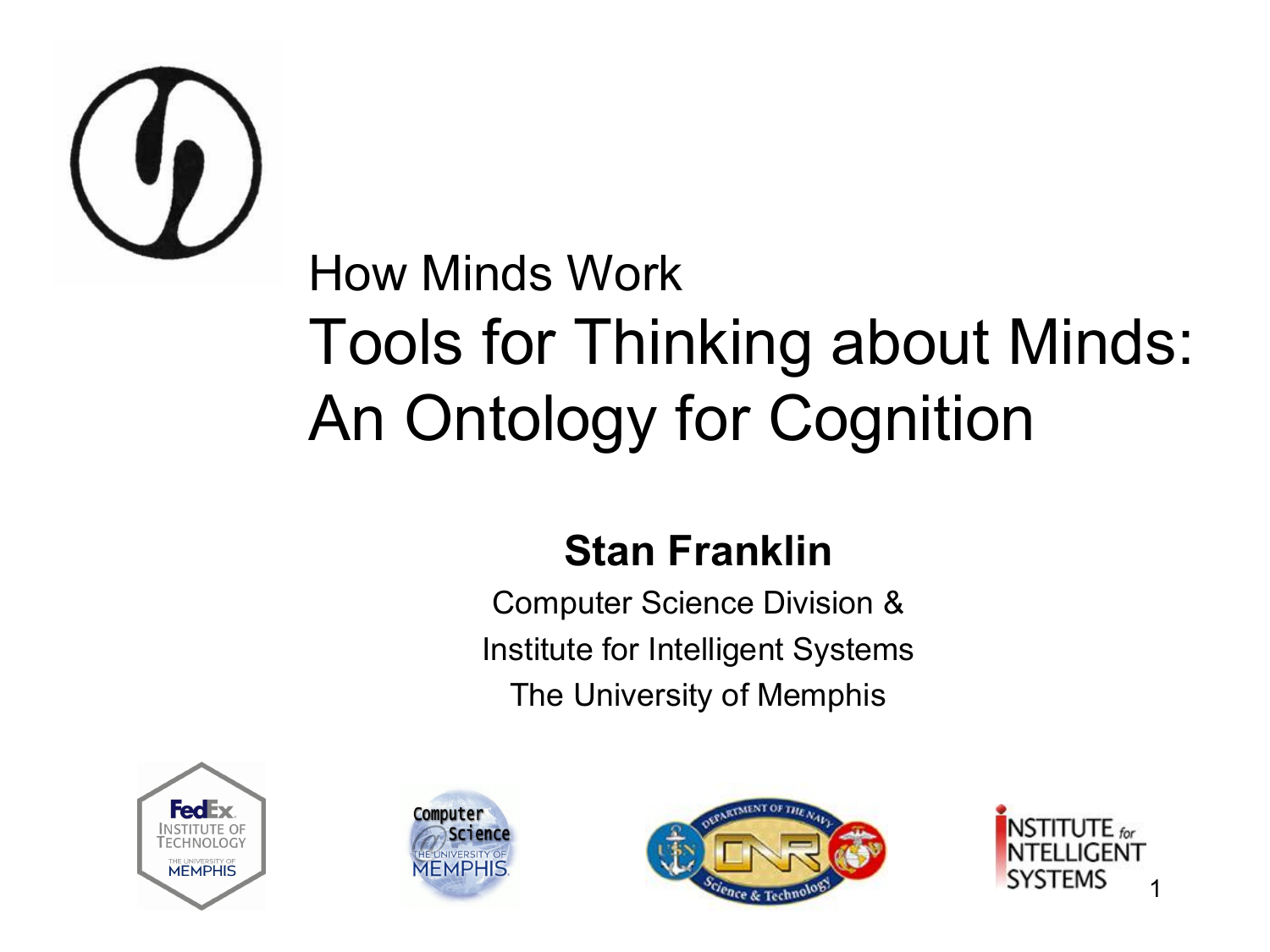# Ontology?

- Philosophy—the study of the nature and relations of being
- Computer Science—a specification of the objects in a system and their relations
- How Minds Work—a particular collection of entities, relations, processes

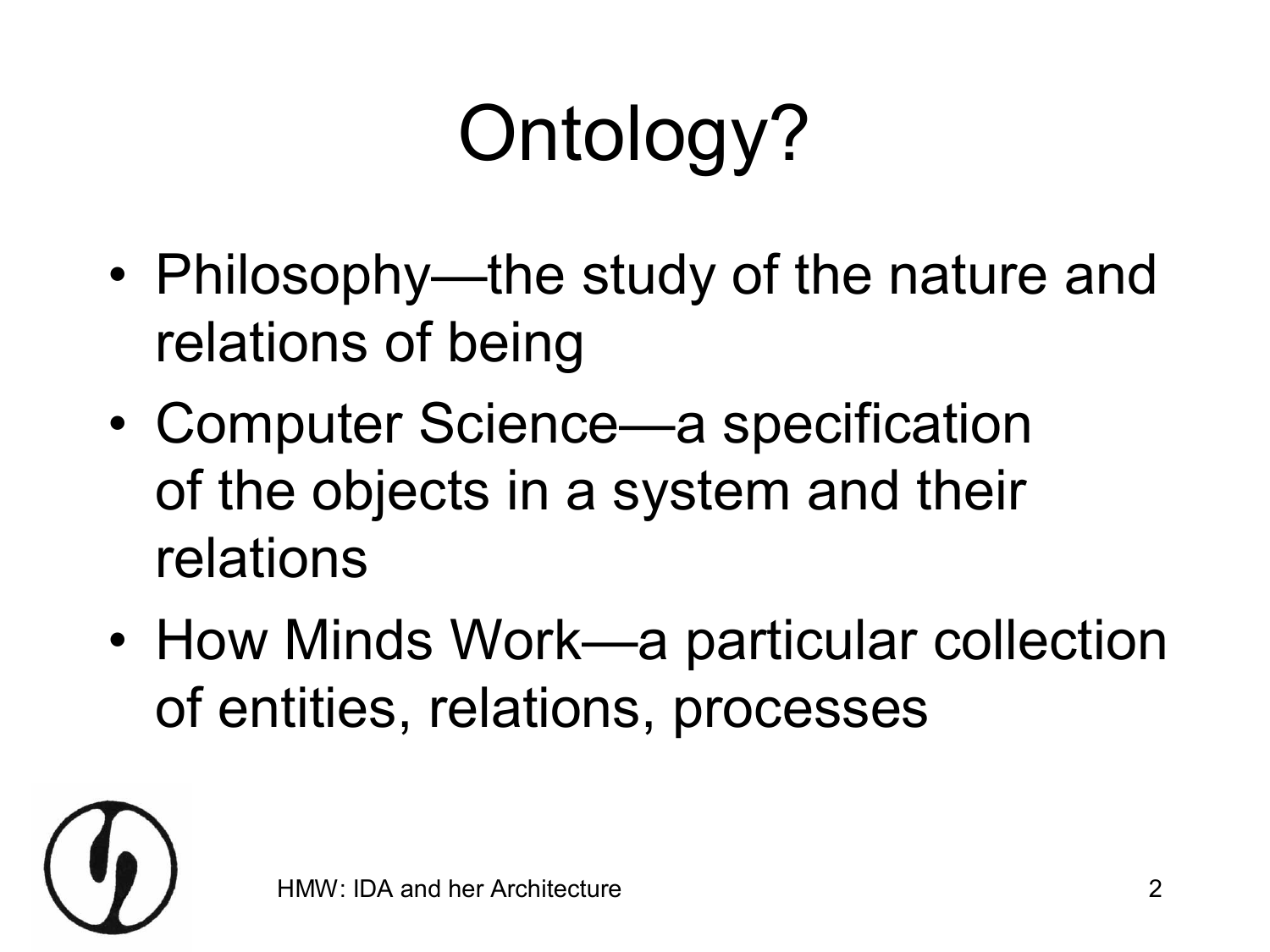# A Simple Ontology



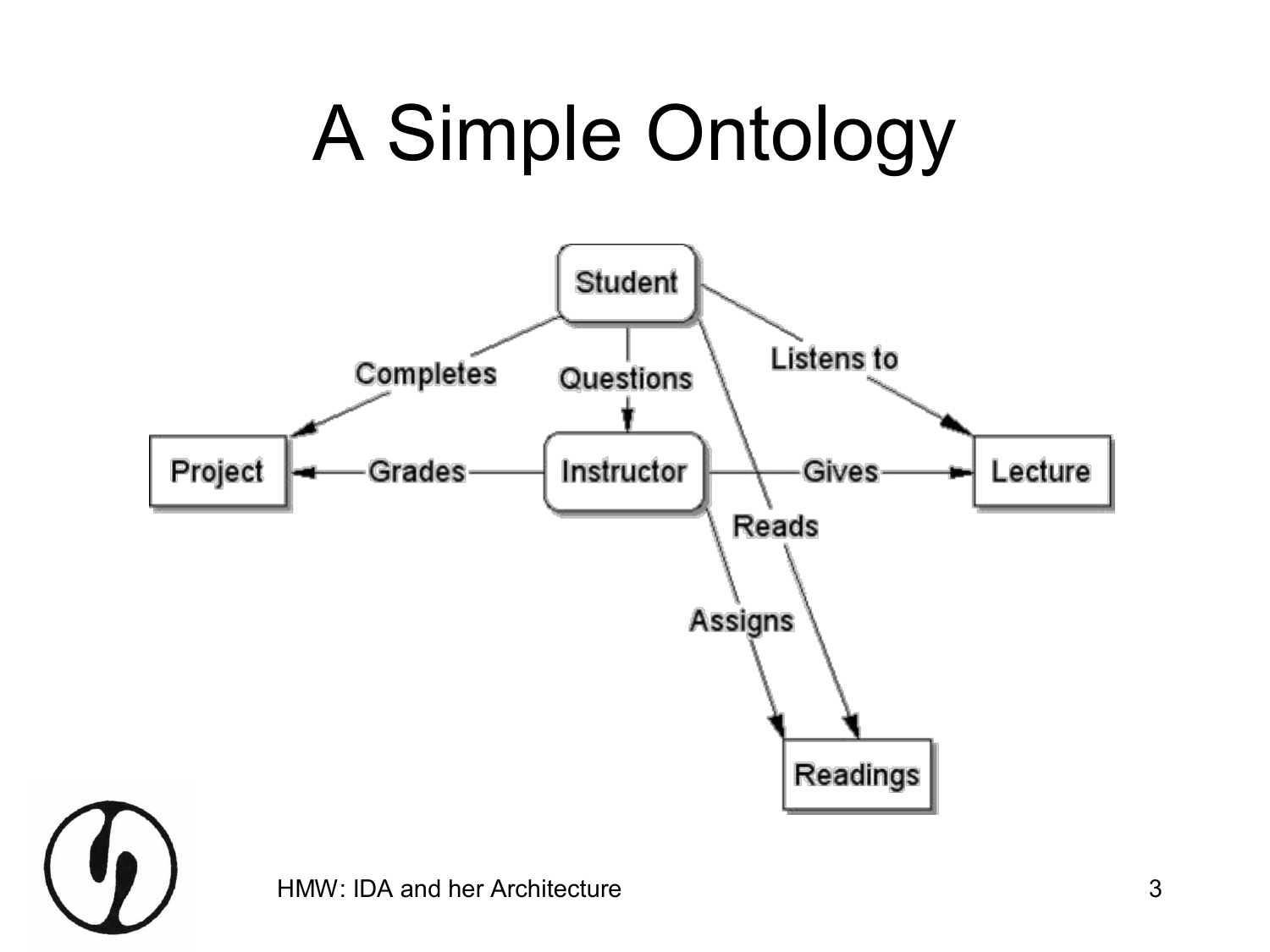# An Ontology for Cognition

- Entities, relations, processes
- Useful for the study of how minds work
- That is, for the study of cognition

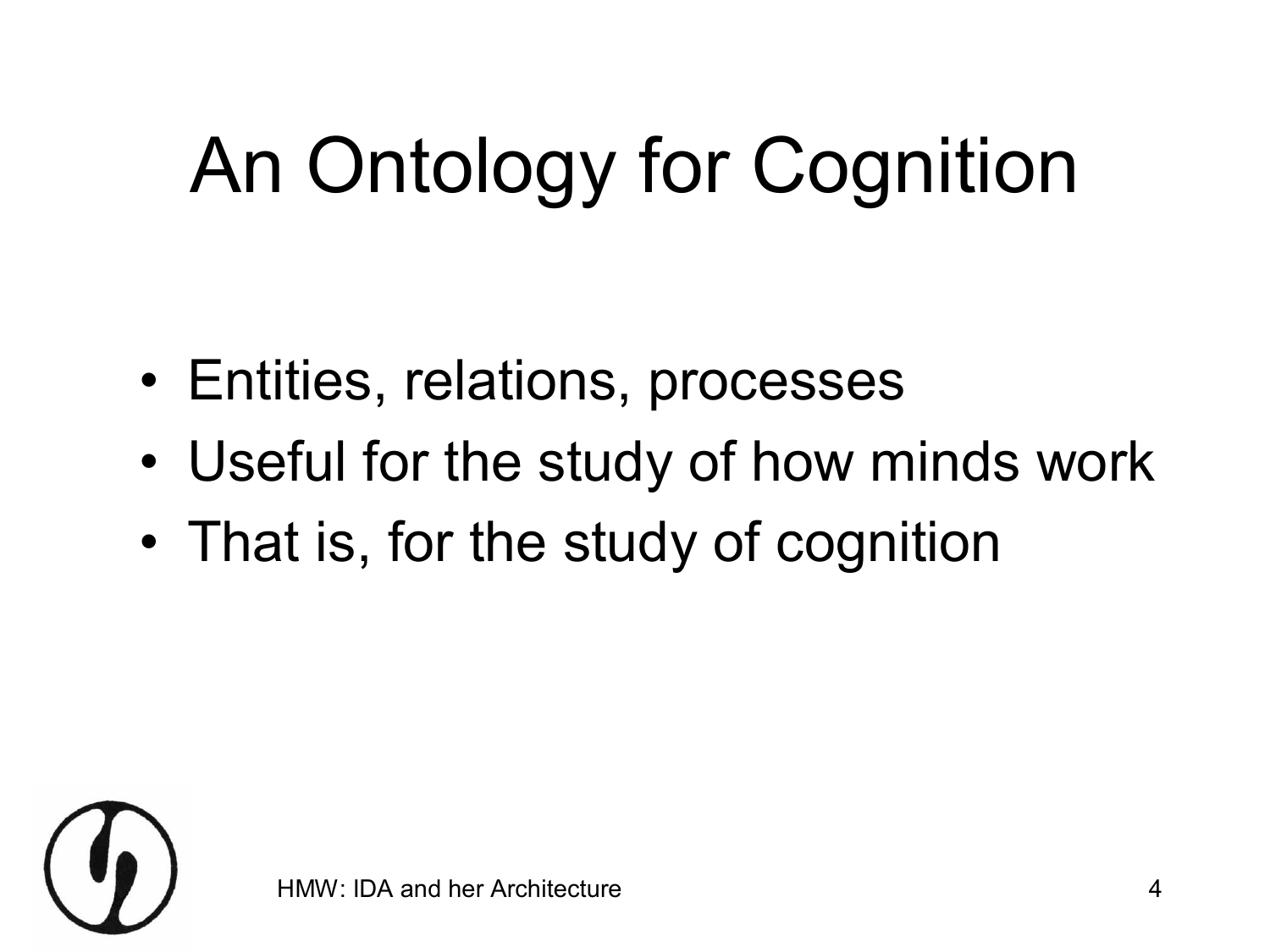#### What is a *mind*?

#### A mind is a control structure for an autonomous agent.



IDA and her Architecture 5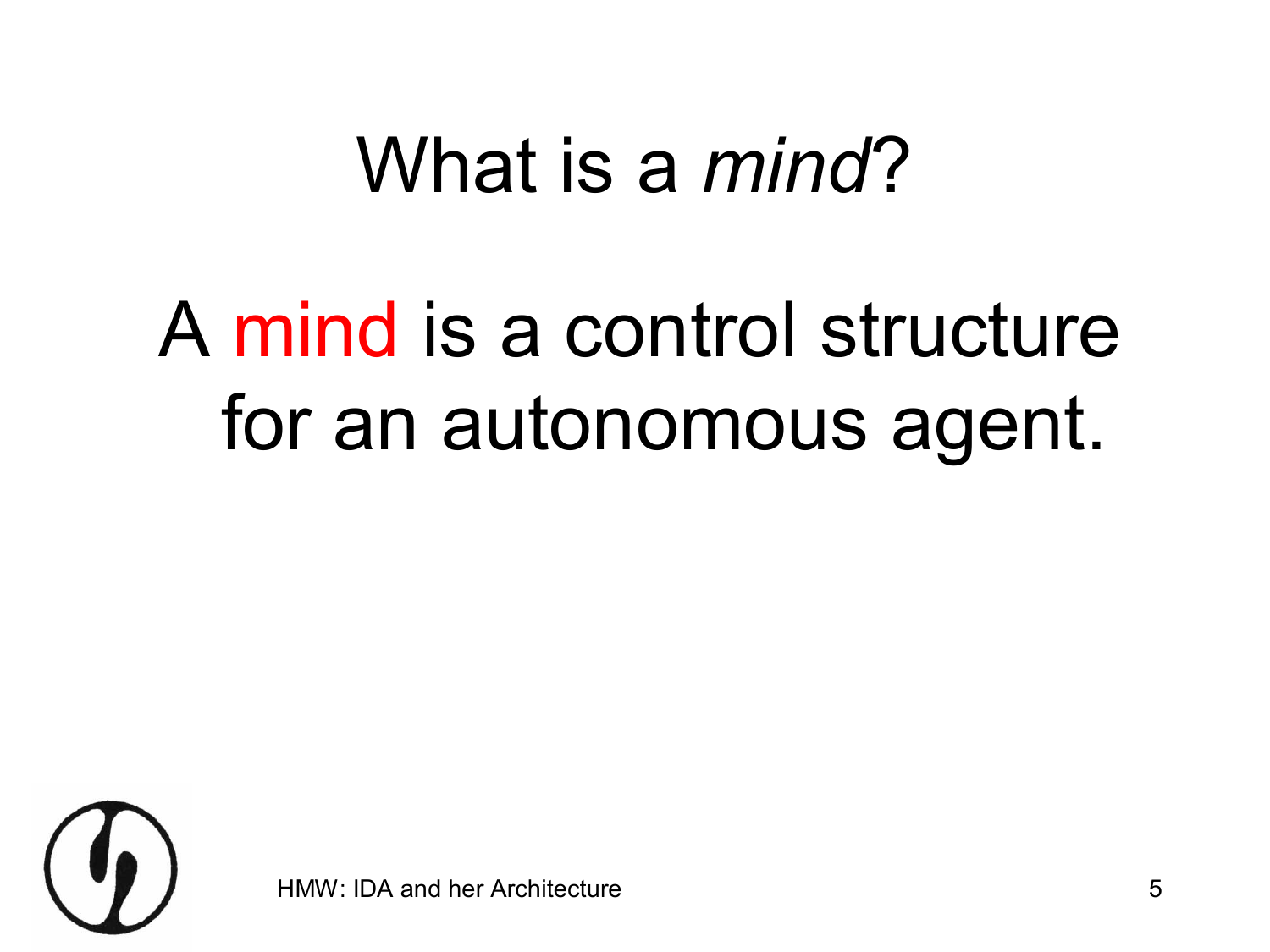# What is an *autonomous agent*?

A system embedded in, and part of, an environment, that

- Senses its environment
- Acts on it
- Over time
- In pursuit of its own agenda
- So that its actions affect its future sensing

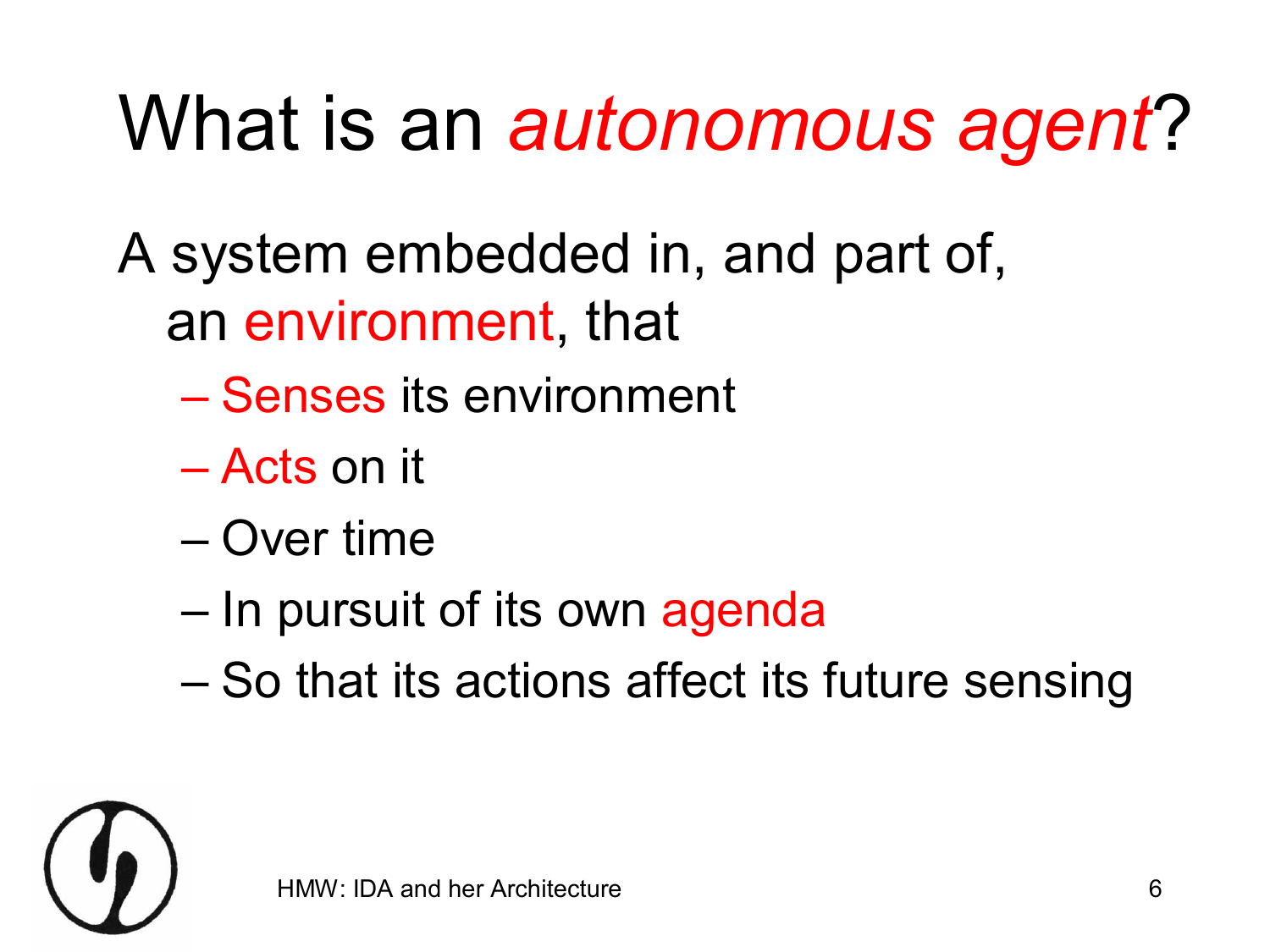# An Agent in its Environment



- The agent senses its environment and acts on it, over time, in pursuit of its own agenda.
- It must have built in drives, or motivators, sensory receptors, and effectors.

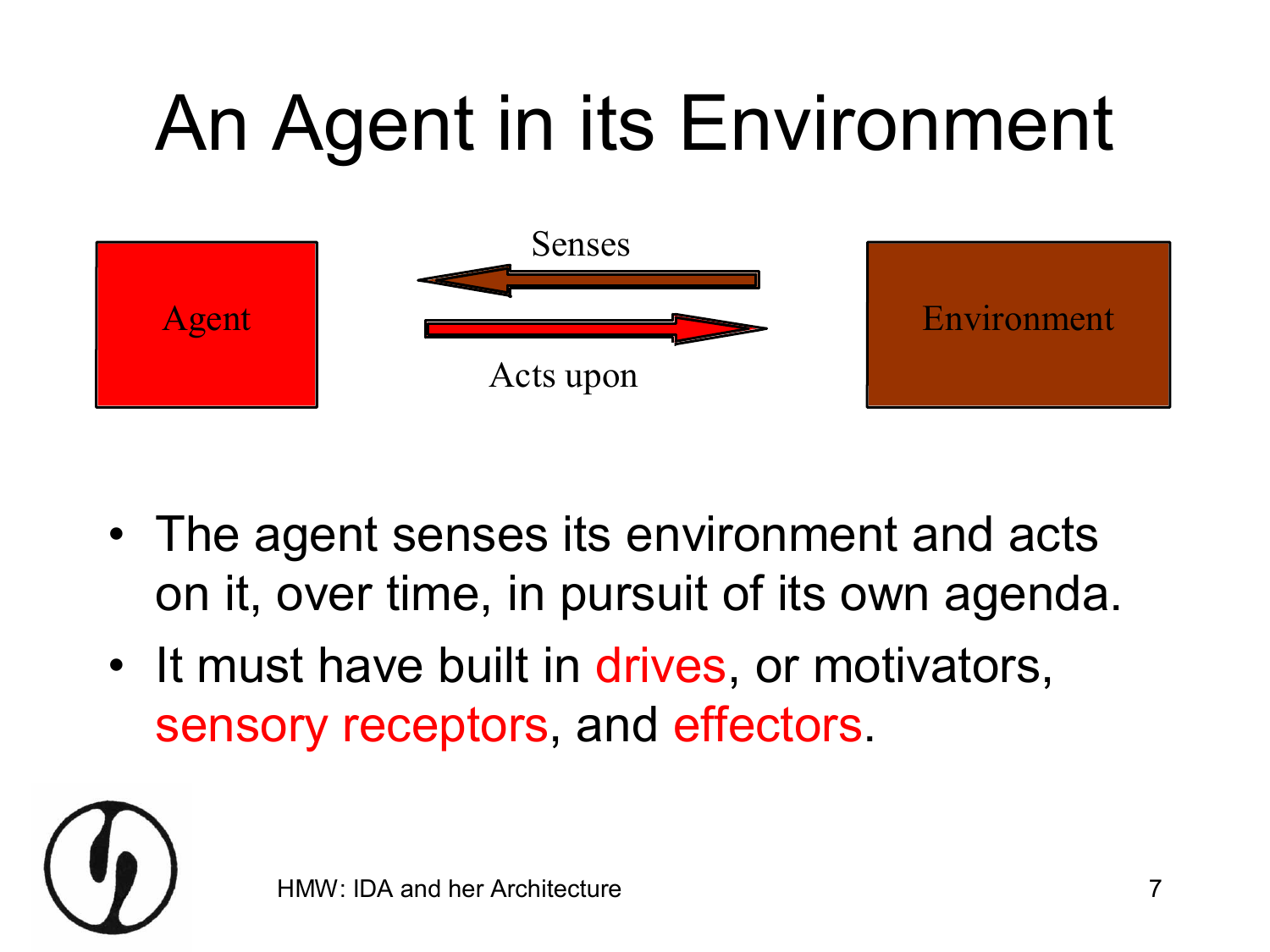# **Cognition** Cognition Environment Senses Acts

- Cognition will be the term used for the endless cycle of deciding what to do next.
- This use is broader than that typically used in psychology, which omits perception & action

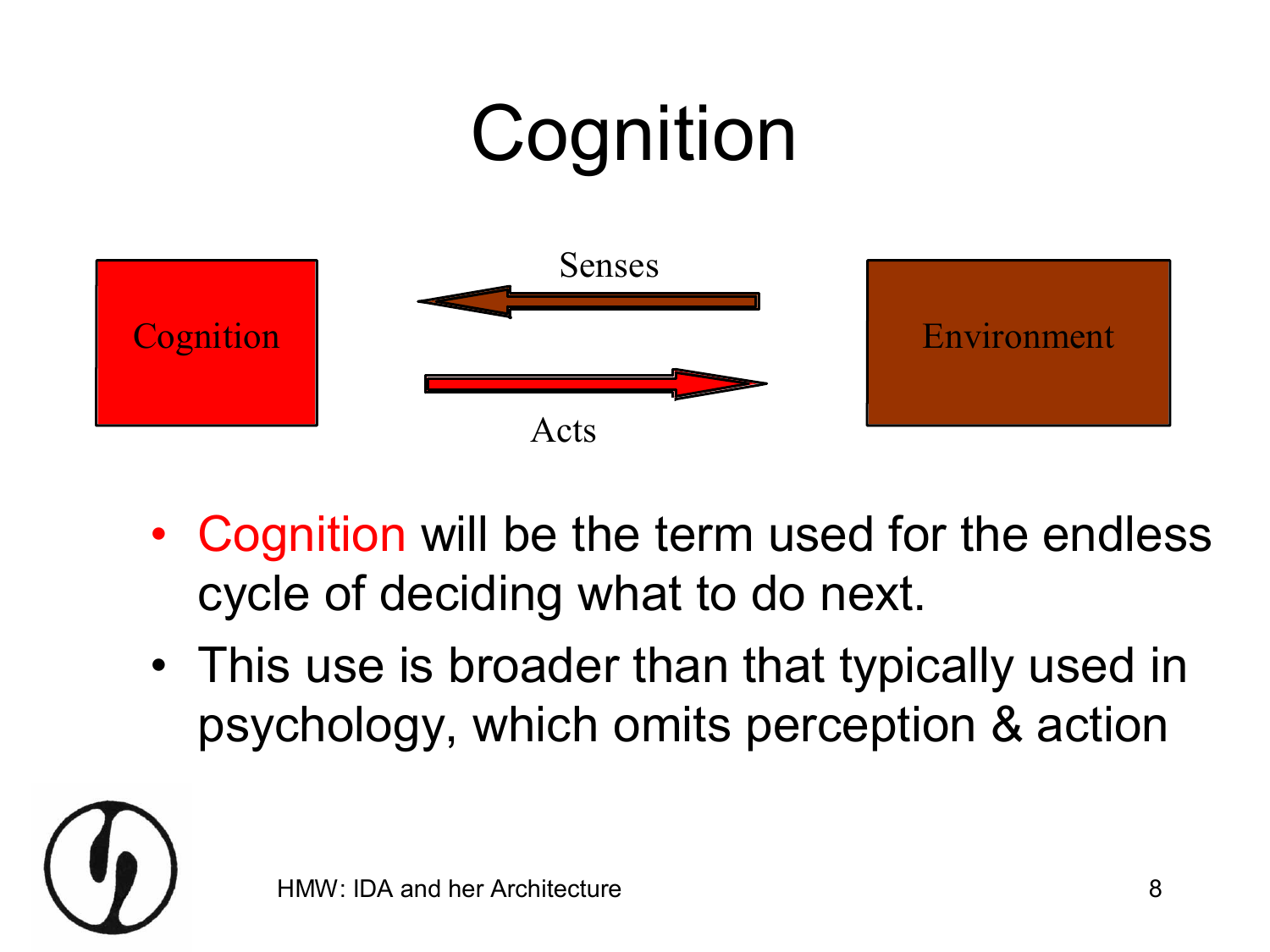

- Perception–assigning meaning to sensory data
- Meaning defined as knowing what to do
- Can be bottom-up and/or top-down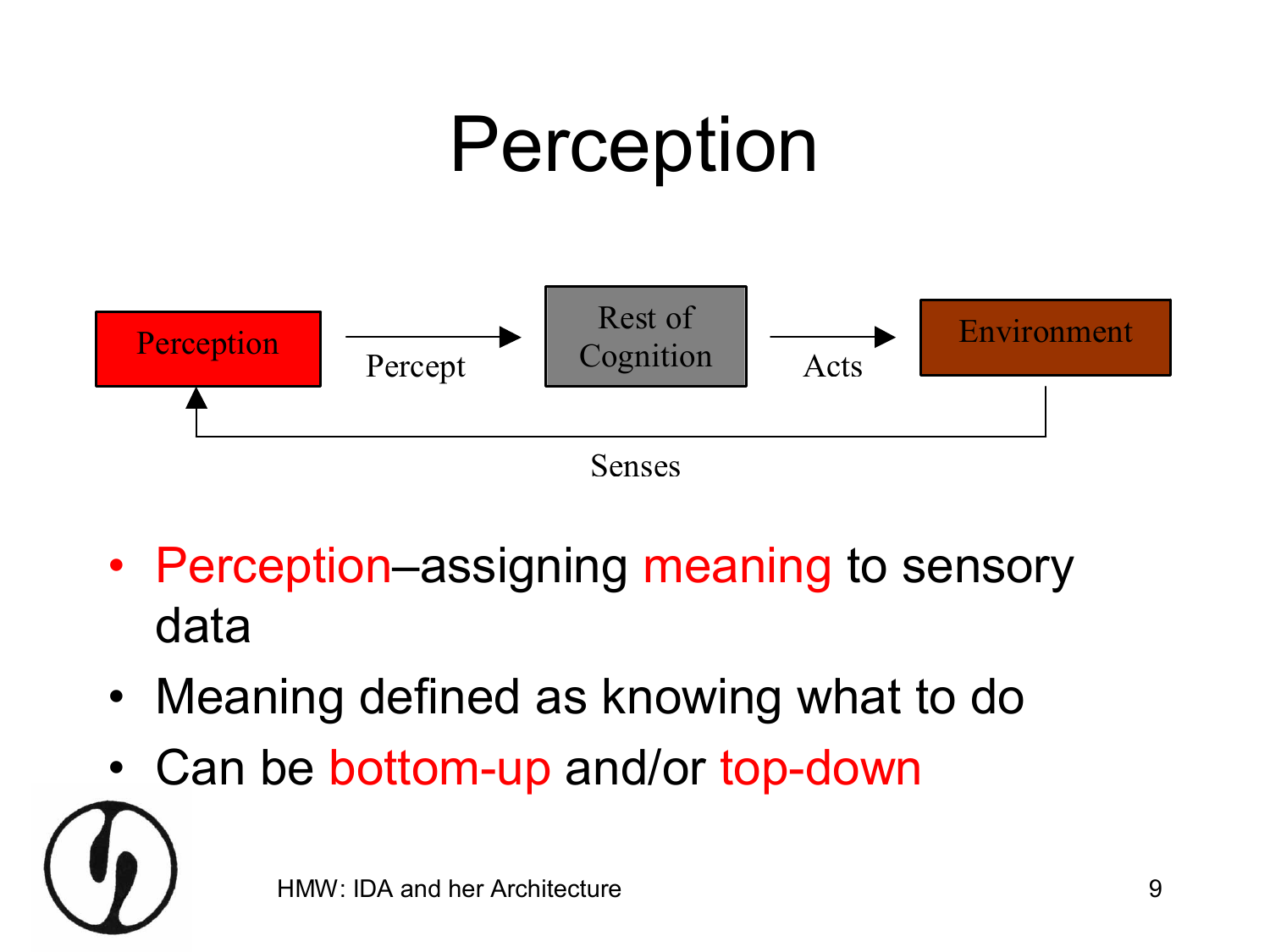#### Procedural Memory



- Procedural memory—stores procedures for performing tasks, and sequences thereof
- Procedural learning—improves performance of old tasks, learns new ones

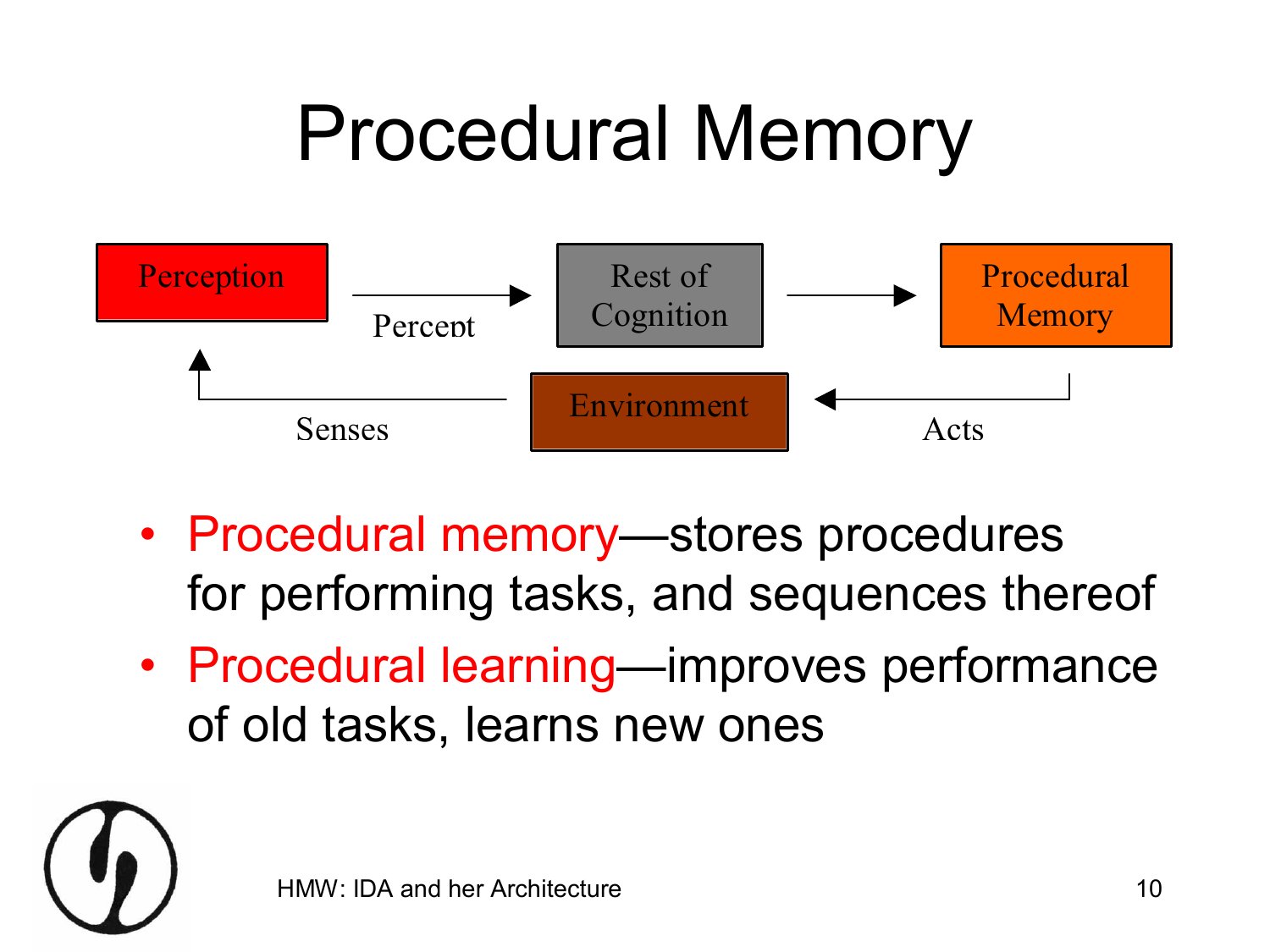

- Episodic memory—content-addressable, associative, memory for events–what, when, how
- Recalled via mental images—visual, olfactory, etc

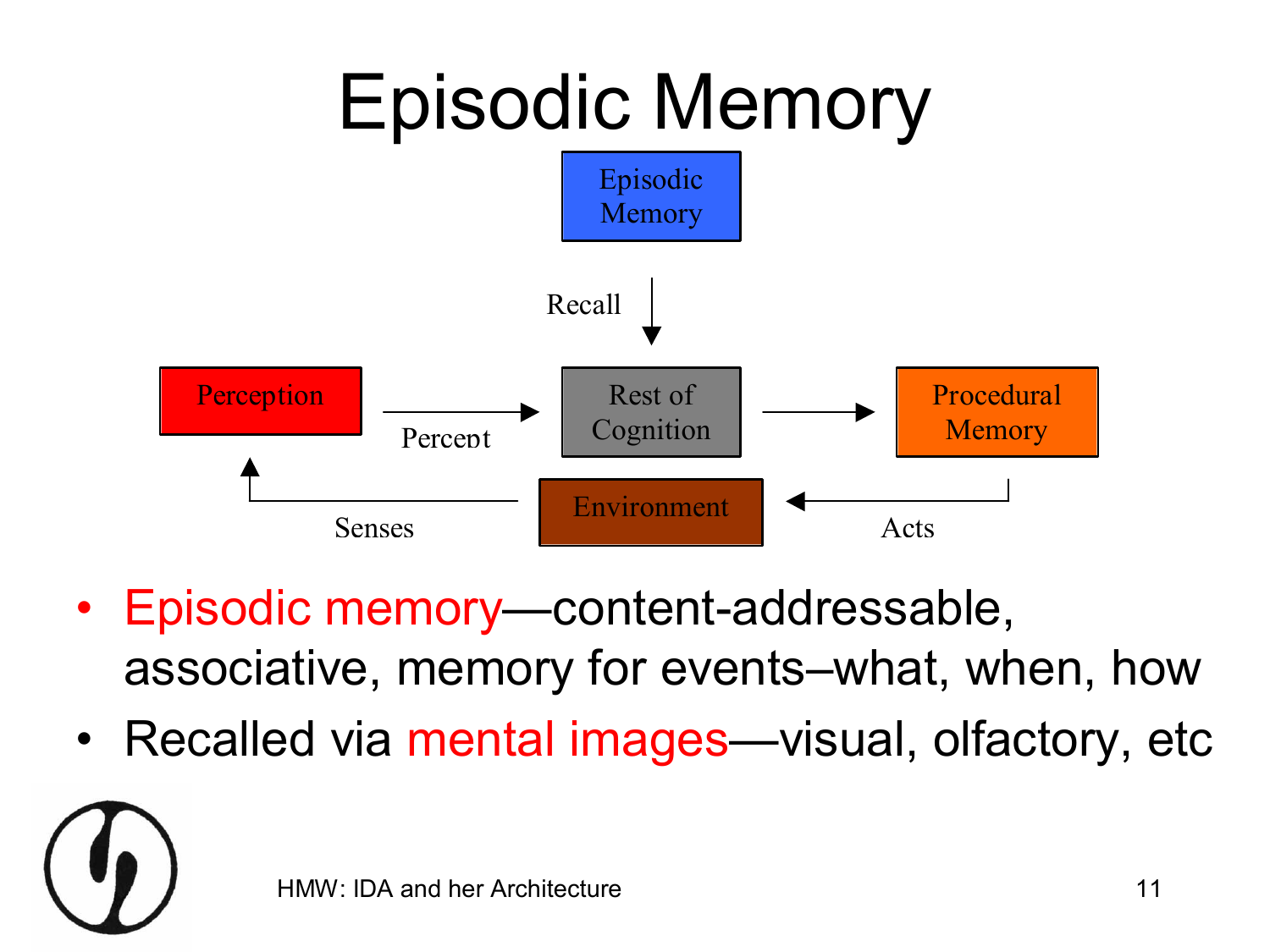# Attention & Action Selection



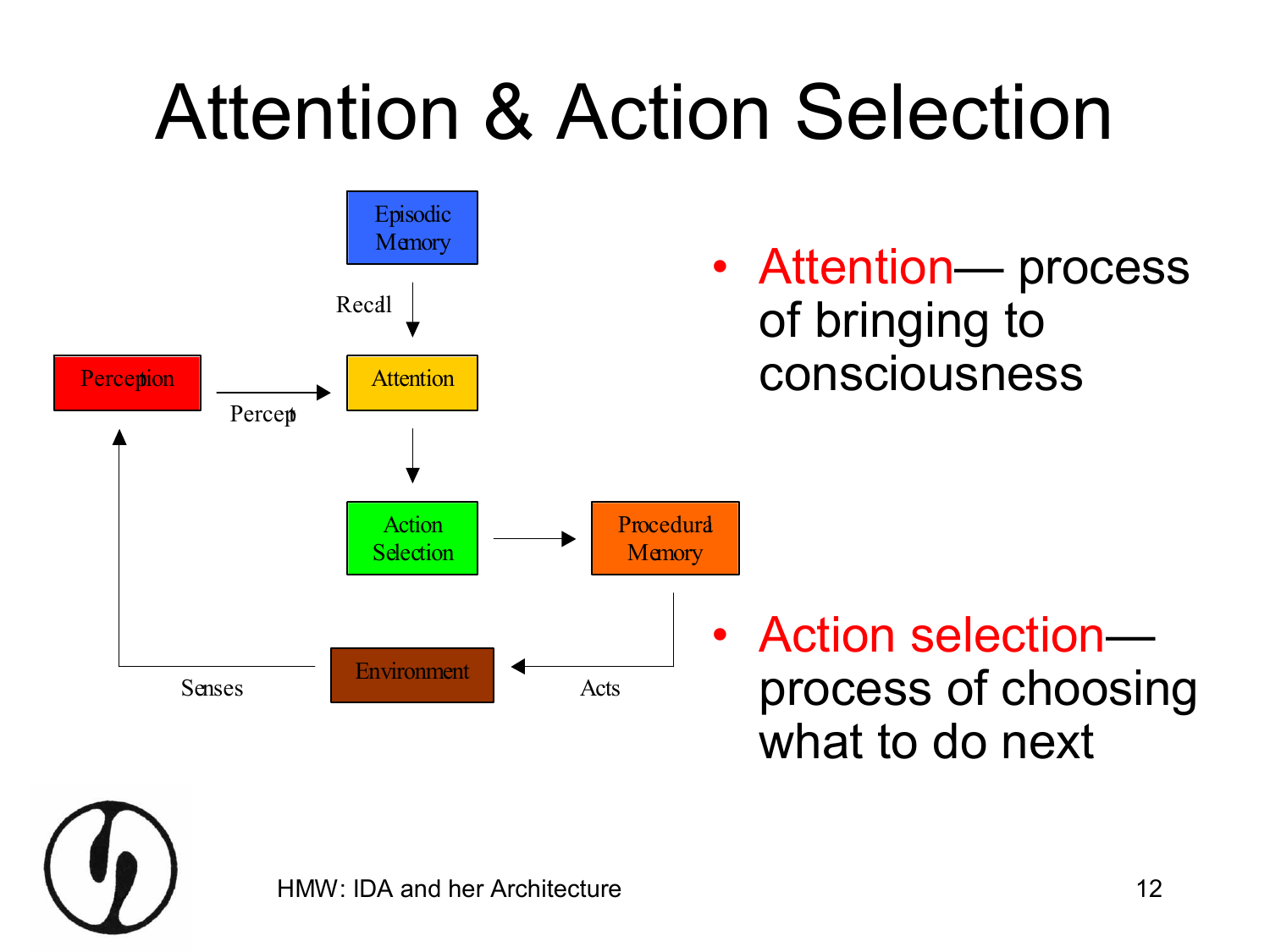# Learning

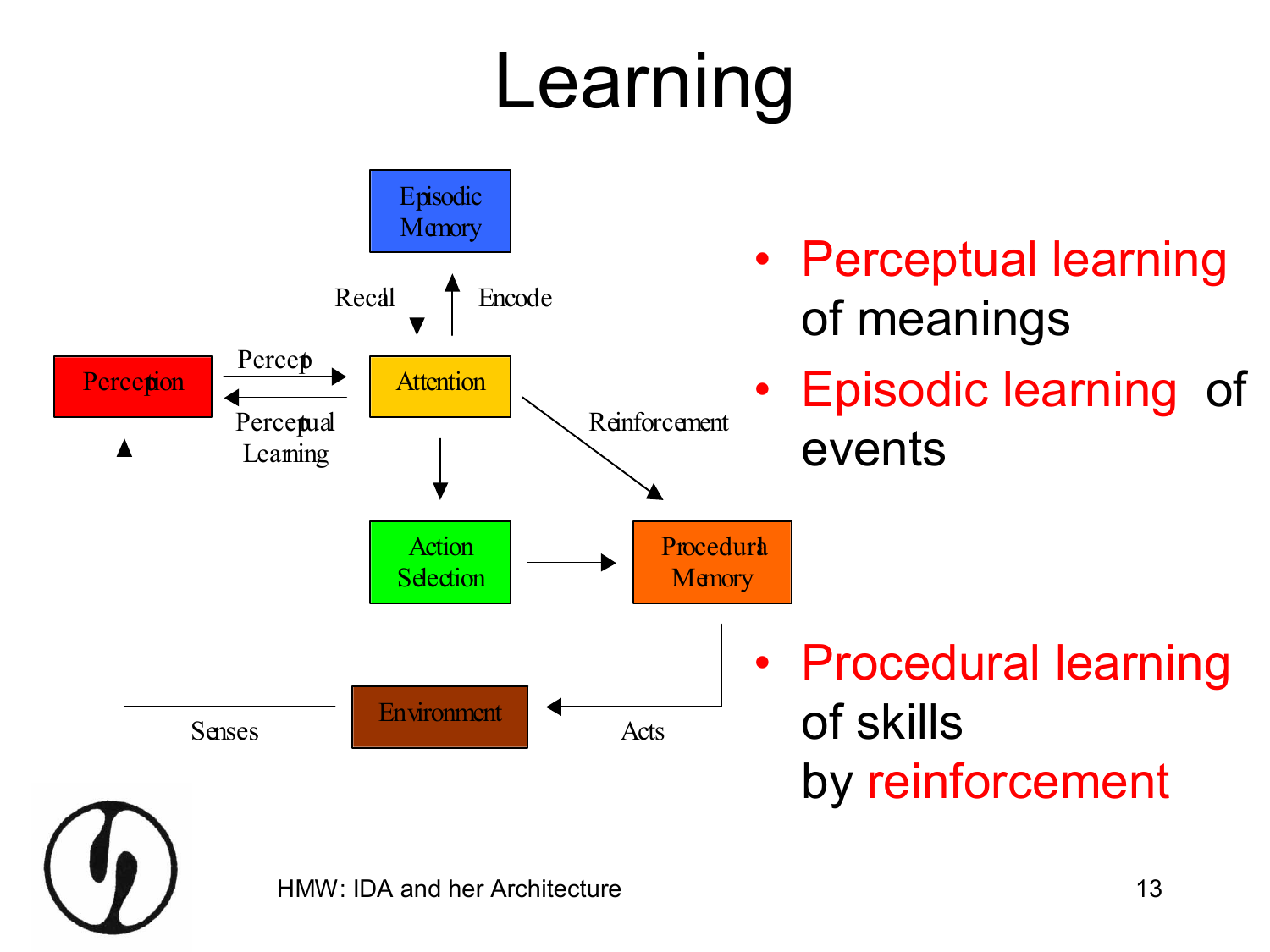# Drives, Goals & Intentions

- Drive primary motivator
- Goal restructure the environment or the agent's relation to it
- Volition process of arriving at a goal
- Intention agent's volitional resolve to achieve a goal
- Goals can be in the service of other goals, ultimately of drives

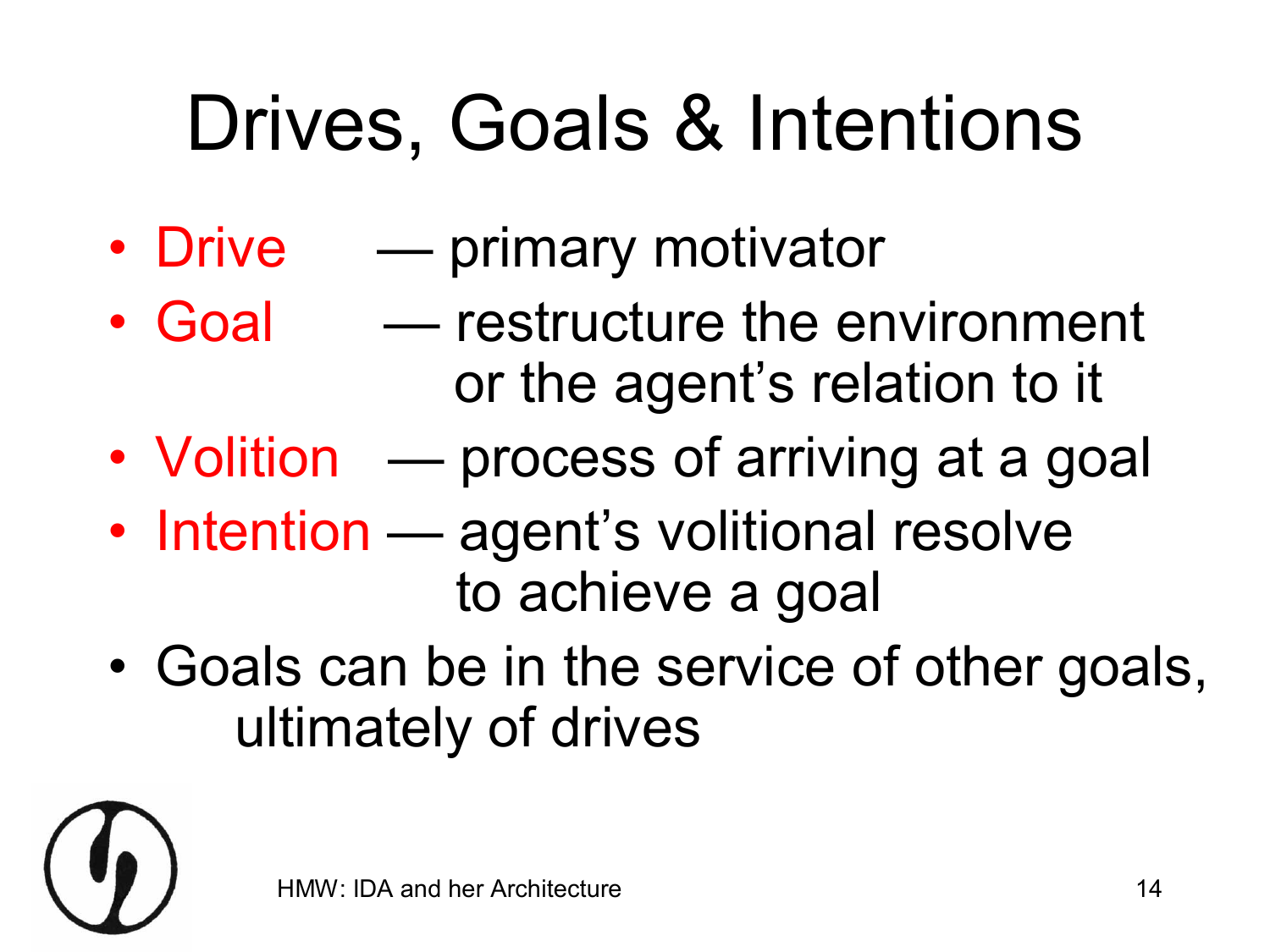#### Actions

- Volitional high level
- Informationally (consciously) mediated
- Automatized
- Can be
	- External (exogenous)
	- Internal (endogenous)

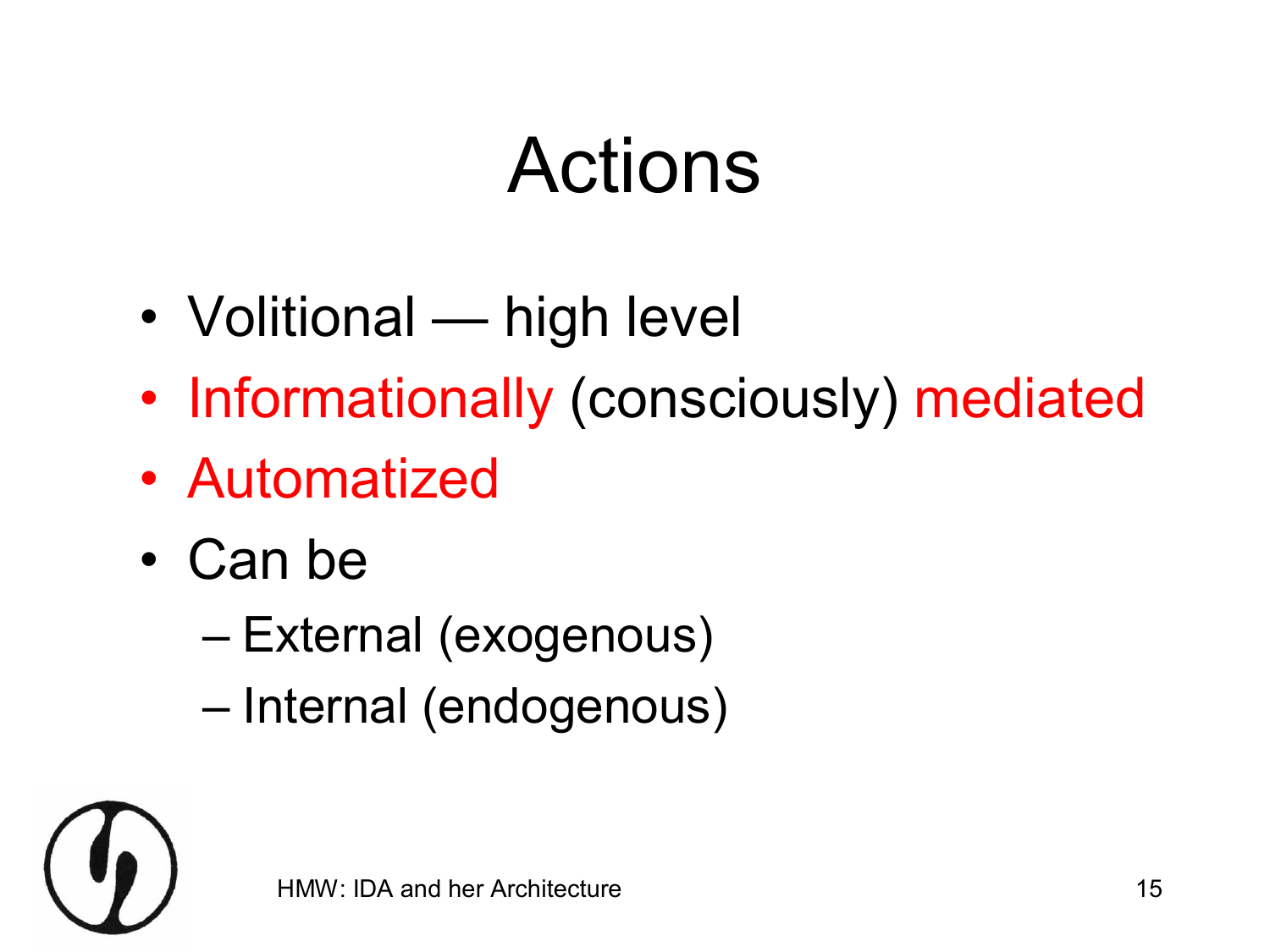#### Action Selection Processes

- Reactive direct choice, though perhaps quite complex
- Deliberative options constructed & evaluated, plans created
- Metacognitive thinking about thinking, more strategic

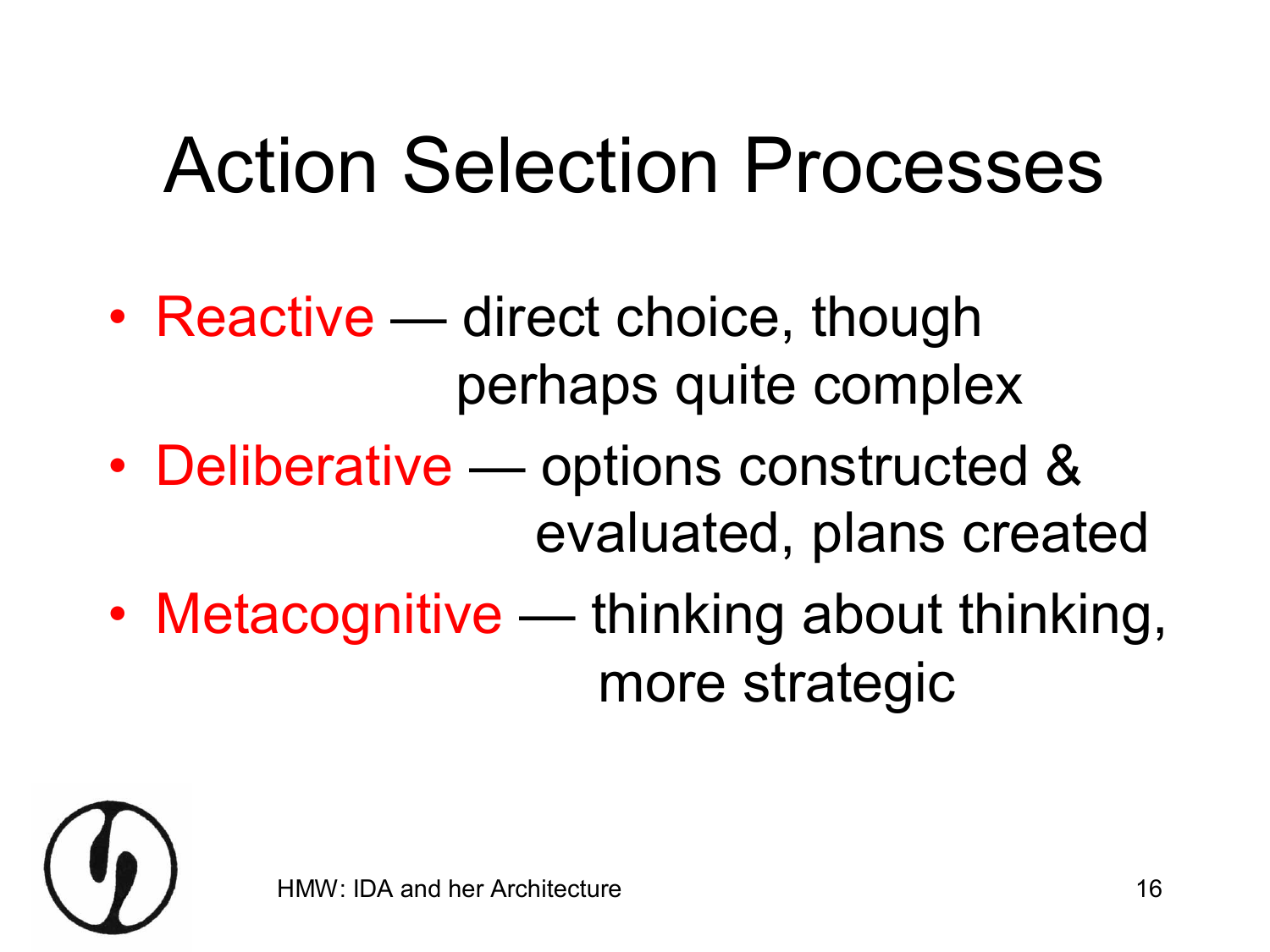# Cognitive Processes

- Are always cyclic—executing through a continuing sequence of cognitive cycles
- May complete during a single cycle bottom up
- May require a number of cycles to complete—multicyclic—top down

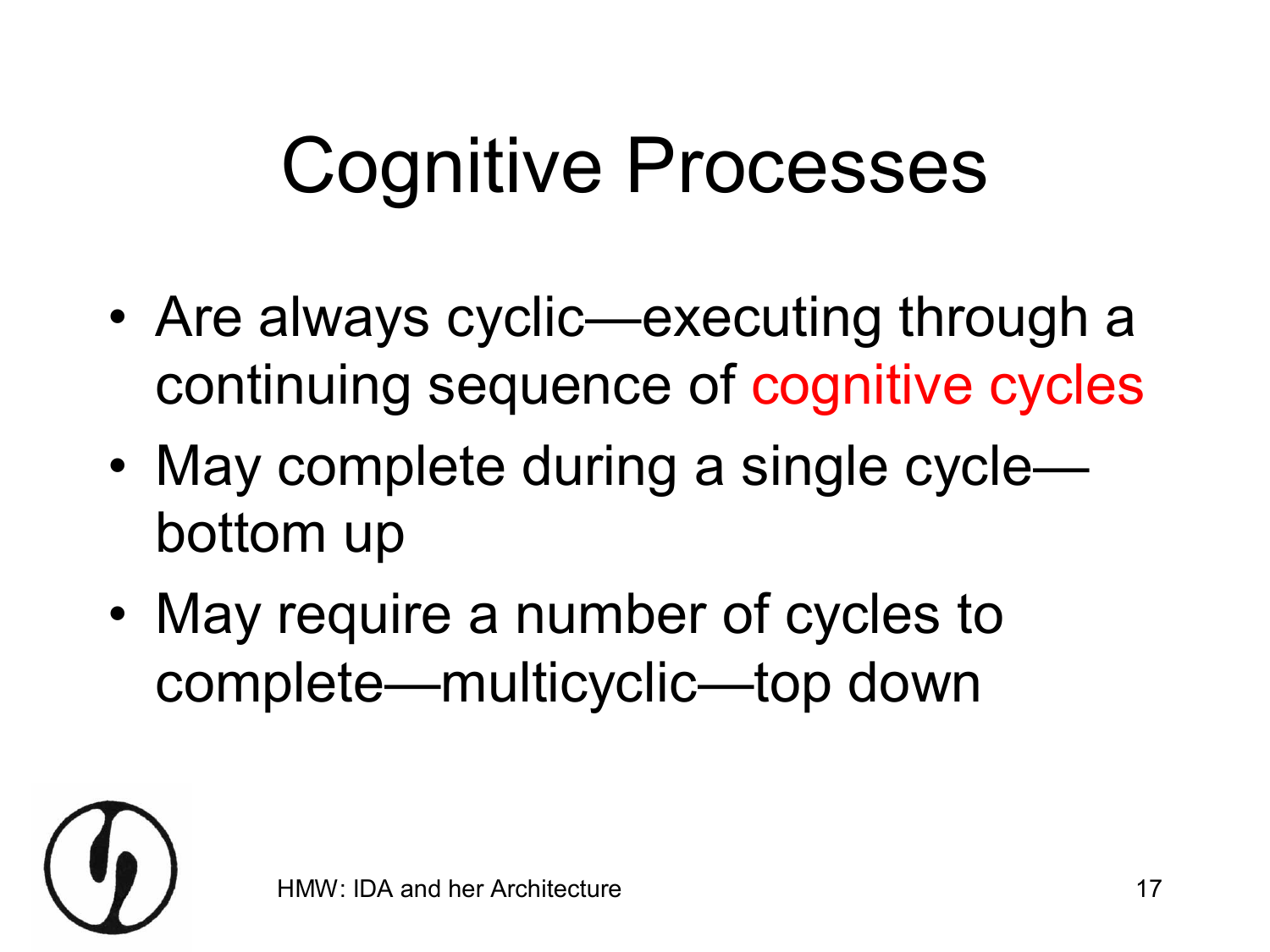# Memory Systems

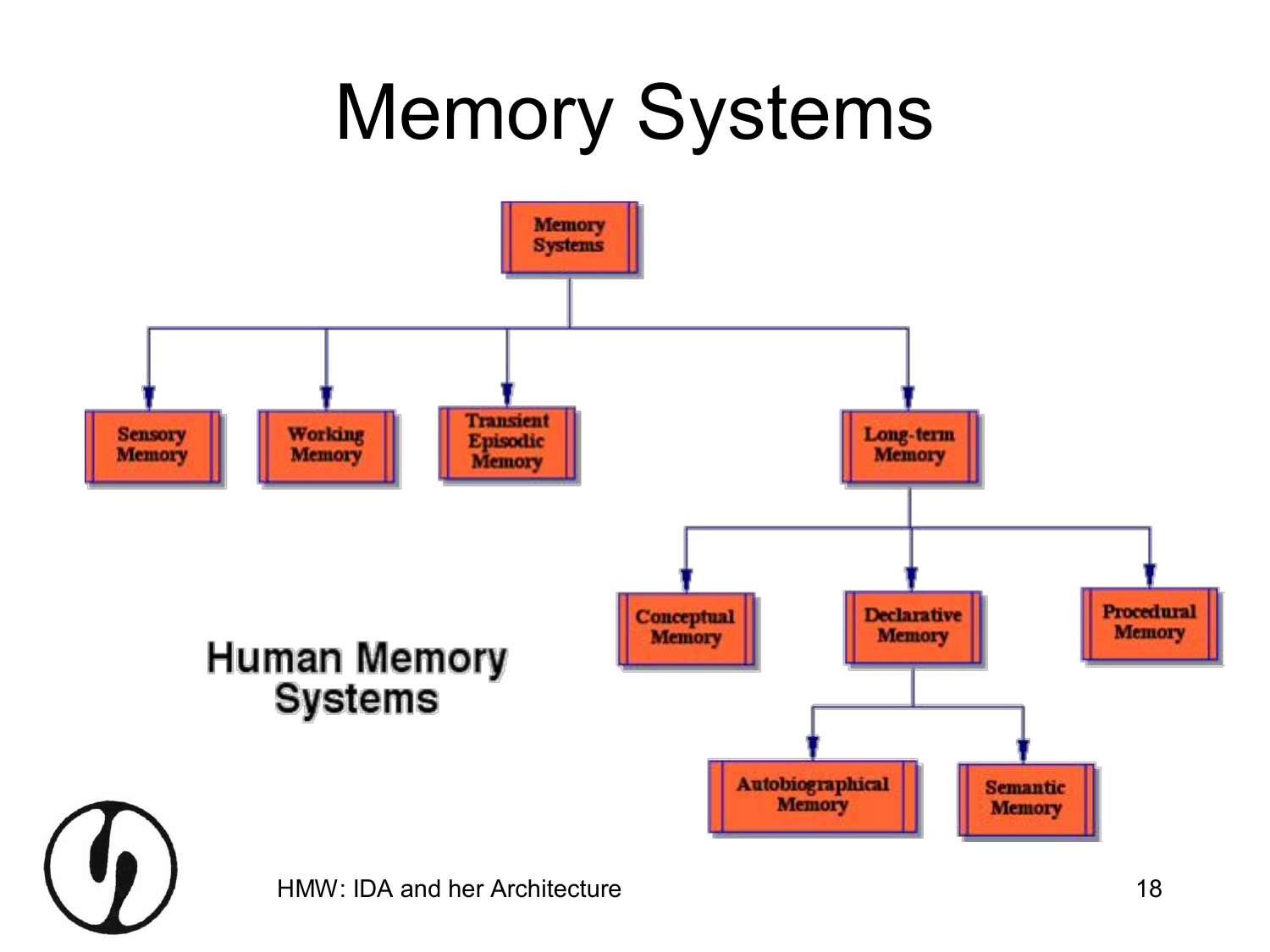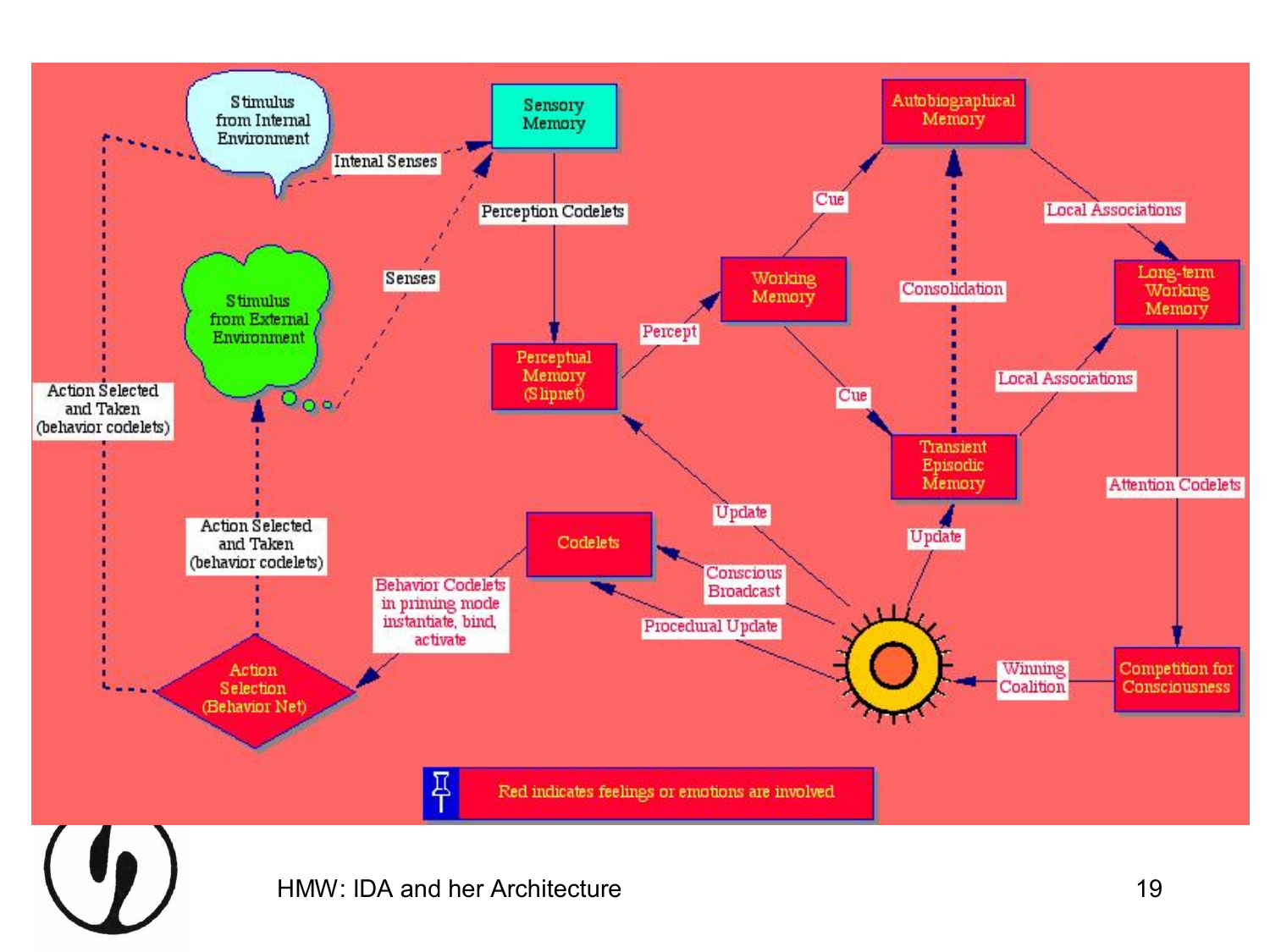## Readings

• **Sloman, A. 1999. What Sort of Architecture is Required for a Human-like Agent? In** *Foundations of Rational Agency***, ed. M. Wooldridge, and A. S. Rao. Dordrecht, Netherlands: Kluwer Academic Publishers.**